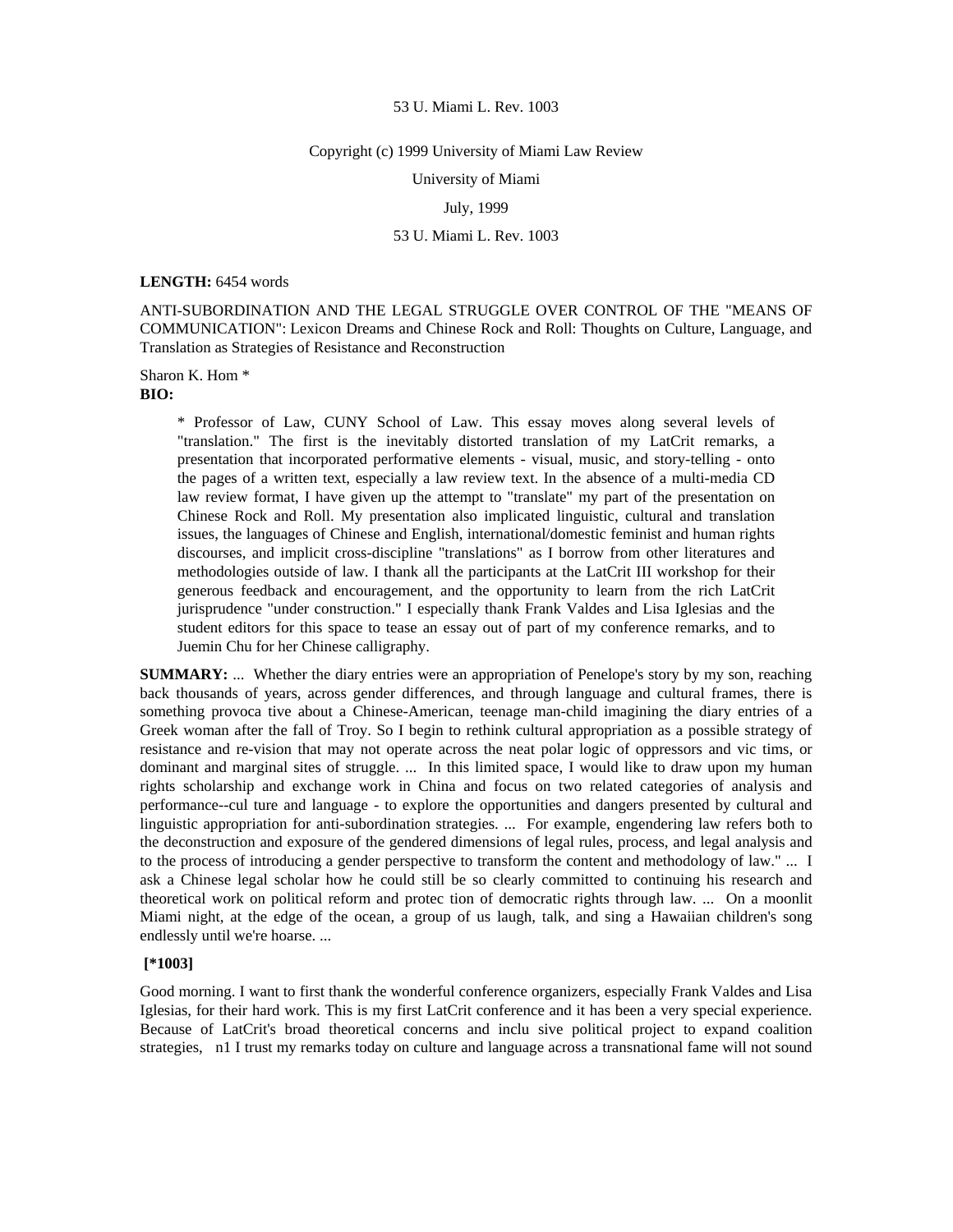too "foreign." I'd like to take advantage of these supportive, critical and challenging conversations, to think out loud about a couple of ideas that might not fit neatly within traditional legal discourses. Although Mother's Day (tomorrow) is a Hallmark-created holiday, it seemed appropriate to insert a mother-child story as narrative preface. When my son, James, recently pointed out that I might be violating his copyrights in telling stories about him as I often do, I promptly invoked the privi leges of the powers of creation. So I begin with a story about my teen age son that suggests I think the complex dialectic between cultural inscription and cultural transformation.

After assigning the Odyssey last year, my son's English teacher asked the students to edit and produce a newspaper of the times. The collaborative project that James' small group produced was creative and **[\*1004]** very funny, and included a number of his contributions - real estate ads for Mt. Olympus (no vacancies), obituaries on Ajax, Paris, and Achilles, an editorial on fate (can't be avoided), and an opinion poll among "read ers" about whether Odysseus should have killed the suitors. There was an "exclusive" - "What Penelope was Really Thinking while Odysseus was Away"--a set of Penelope's "diary entries" reimagined by my son. The entries are set in the eighth, twelfth, and nineteenth year of the Odyssey, and convey Penelope's loneliness, anger and helplessness in the face of the suitors who have taken over her home, and fear and hope for Odysseus' safe return. I was shocked to read in the entry of the nineteenth year this line - after expressing hope that Odysseus will come home soon, the entry asserts "a woman has needs." My sixteen year old teenaged son writing "a woman has needs"??? Okay, it was clearly time to have a talk.

As I reflect on what was actually embedded in my copyright exchange with my son on his rights to his own life's stories, I am struck by how deeply we both have absorbed the stories of possessive individu alism that underlie the dominant western copyright and intellectual prop erty regime. Yet, it is his attempt to (re)imagine Penelope's reality that gives me hope for the possibilities of transcending existing paradigms. Whether the diary entries were an appropriation of Penelope's story by my son, reaching back thousands of years, across gender differences, and through language and cultural frames, there is something provoca tive about a Chinese-American, teenage man-child imagining the diary entries of a Greek woman after the fall of Troy. So I begin to rethink cultural appropriation as a possible strategy of resistance and re-vision that may not operate across the neat polar logic of oppressors and vic tims, or dominant and marginal sites of struggle.

Against neo-post-colonialist and imperial histories, the foreign- born, multi-lingual, and cross-cultural common grounds shared by many Latinos and Chinese (and other Asians) in the United States, suggest discursive and transformative resources and insights that Asian and Latino/a critical theorizing makes visible in ways that dominant United States race paradigms often elide. In this limited space, I would like to draw upon my human rights scholarship and exchange work in China and focus on two related categories of analysis and performance--cul ture and language - to explore the opportunities and dangers presented by cultural and linguistic appropriation for anti-subordination strategies. As an example of a cross-cultural feminist intervention in the interna tional human rights arena, or in Berta Hernandez' phrase, an attempt at translating the untranslatable, I will talk about a Chinese-English project on women and law that I co-edited for distribution at the Fourth World **[\*1005]** Conference on Women in 1995. n2 As a specific example of the complex ities of mass culture as a site of global capitalist commodification, cul tural appropriation, and resistance, I'd like to invoke the music of the "founder" of Chinese Rock n' Roll, Cui Jian, to invite the listener to imagine as it were, the sound of resistance across time, space, and cul tures. I was also originally on the democracy anti-subordination and globalization intersection panel for this LatCrit workshop, so I think that you will probably hear some continuing resonances of that train of thought. Finally, drawing upon cultural studies frameworks, n3 and focus ing on multiple social spheres of meaning production and struggle, I am implicitly suggesting that the roles of law, progressive lawyers and criti cal legal theory need to be situated within a complex matrix of social transformation processes that include multiple sites of contestation and mediation.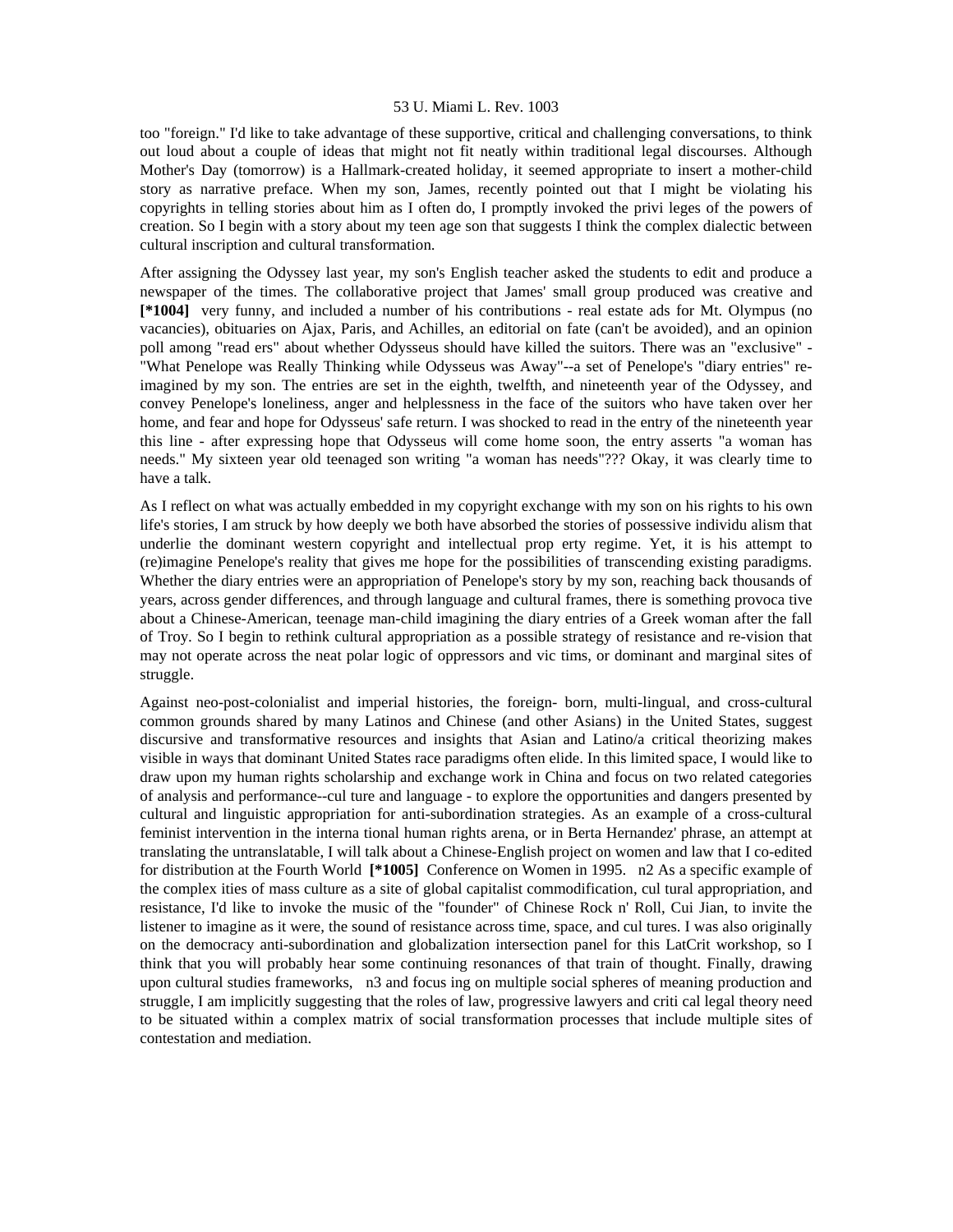First, to invoke culture is to deploy "one of the two or three most complicated words in the English language." n4 As I use the term culture in this essay, I am suggesting several interrelated concepts and processes reflective of shifting negotiations of meaning and power. Culture can refer to a set of values and institutions, constructed by social forms, practices, and ideological beliefs that are constantly in negotiation. In this sense, language and rock and roll both reflect and constitute con tested social forms, practices and ideological beliefs. Culture is also a problematic construct deeply implicated in the history of colonialism. As Nicholas Dirks has argued, culture is a colonial formation and colonial ism was itself a cultural project of control. n5 At the same time, it is per haps more accurate to refer to cultures by the way different cultures are interrelated, interdependent, and also often in tension and conflict with each other. The plurality of cultures or reference to "a" culture also signals resistance to an assumed Eurocentric norm as in western "civili zation." Beyond simply acknowledging the discursive complexity of the concept, we need to mine our relationships to these multiple cultures for theoretical and political resources. For example, despite being caught between the cross-fire of international human rights debates about uni versalism and cultural relativism, n6 culture as a category of analysis, and **[\*1006]** cultures as materially situated sites of struggle, culture(s) can be sources of transformative insight and power. Cultures are not static. Cultures make us even as we resist and create different, more just social forms, practices and beliefs. We therefore need to interrogate our different invocations of "culture" in different settings and pay critical attention to methodological and substantive questions. In part, what we "need to understand is not what culture is, but how people use the term in con temporary discourses." n7 Who gets to define culture(s)? Who uses (mis uses) specific assertions of what is culture (or coded for tradition)? What purposes do various deployments of culture serve? Who benefits? Who is harmed? How do we surface harms and injuries - these questions implicate the responsibility of progressive scholars for knowledge pro duction, legitimization of different forms of knowledge, and responding to the implications of our theoretical work for social transformation strategies.

Language and Translation

"We are the ink that gives the page a meaning." n8

 I once wandered into a powerful dream about finding a set of lost dictionaries carefully nestled in silk lined bamboo baskets in an old magical bookstore. For a very long time afterwards, I carried that dream and a sense of loss that I could not and did not buy them while in that dream store. But, when I was working on my English-Chinese Lexicon on Women and Law project, I realized I couldn't buy those dictiona ries - we needed to write them ourselves, to reinvent ourselves linguisti cally and culturally. n9 But we do not write on a blank page.

In locating myself in relationship to language and culture, I am speaking as a Hong-Kong born Chinese who immigrated to the United States as a child. The dialect of my father is Toisan, the rather guttural southern dialect of peasants. My mother speaks Hong Kong Chinese, the Cantonese of Hong Kong princesses. I did not receive formal Chi nese language training until graduate study in East Asian Languages and Cultures at Columbia. But then it was not in the familiar languages of home, but in Mandarin, putonghua, n10 the national dialect of The Peo **[\*1007]** ple's Republic of China and a nationalist tool of linguistic and cultural unification and standardization. As a Cantonese speaking person, my putonghua will forever be accented by my southern origins. Reflecting years of traveling and working in China, and speaking putonghua, my Cantonese has acquired a northern accent. To most Chinese speaking audiences, my Chinese is probably "accented" and marked as "outsider." When I listened to the conversations yesterday about people seeing, or thinking in Spanish, I realized that thinking or speaking in Chinese does not translate for me into "an/other" language, but rather invokes the many languages that flow from my cultural inheritance.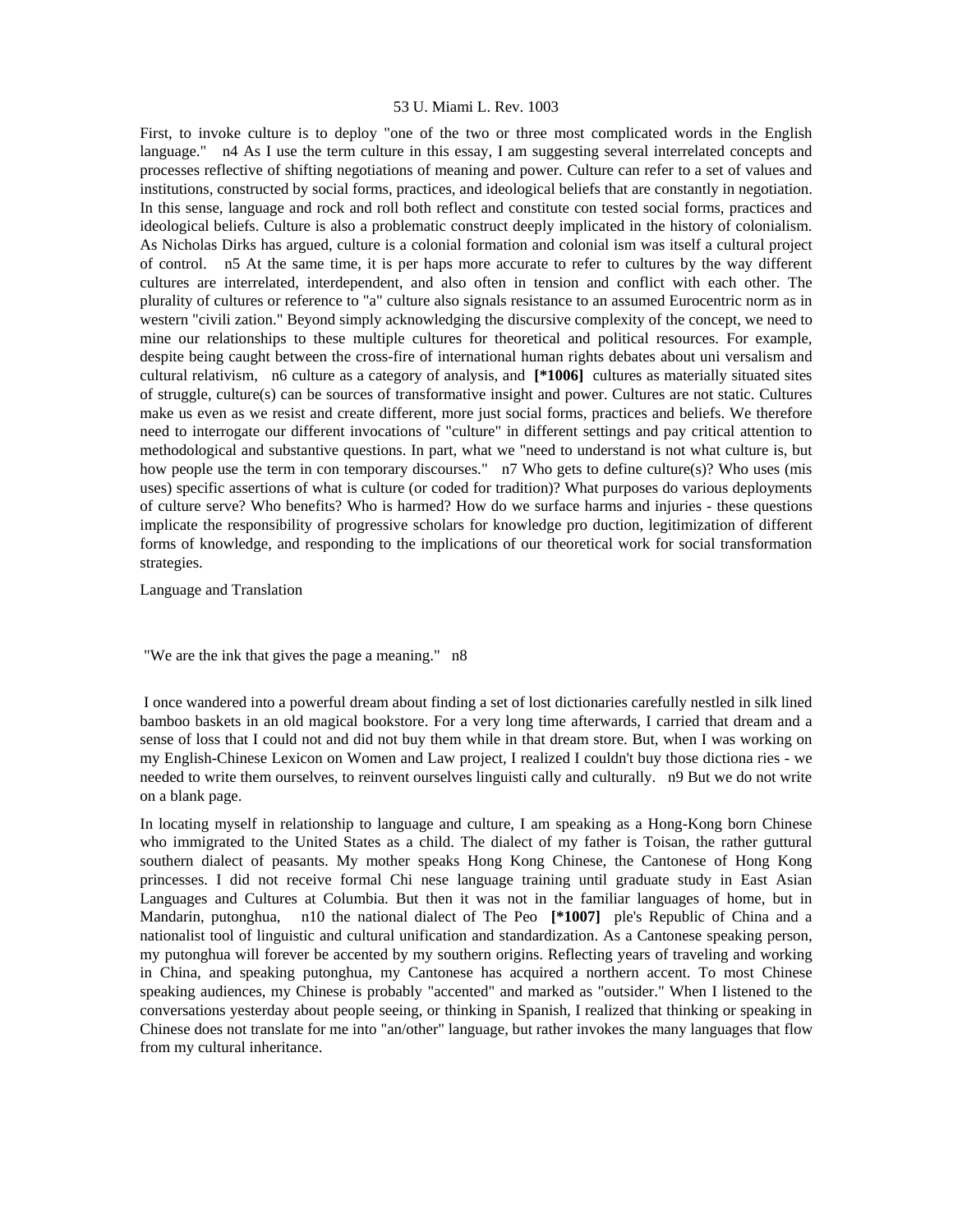As I awkwardly juggle languages - never with 'native' fluency, I hear Margaret Montoya's calls to reclaim our native heritages, to deploy bi-lingualism and mixing of languages and disciplines as strategies of empowerment and to subvert dominant monolingual discourses, and to linguistically reterritorialize public legal discourse. n11 Articulated in a Chinese register, perhaps one small contribution of these remarks to the LatCrit/Asian critical jurisprudence project is to problematize the lin guistic territorialities of our native heritages and tongues. For me to lin guistically claim my Hong Kong heritage is not to claim some native authenticity, but to confront a former English-speaking British colony. "Returned" to Chinese sovereignty in 1997, in what Rey Chow has named a recolonization, n12 the "hand-over" was marked by public theater of a grand scale and colonial exits with a stiff upper lip, all carried along by mediatized narratives of nativist pride that played well domestically and abroad. The 'return' was referred to as wuiguie (return) in Canton ese, and in English, the hand-over. Whatever the locution, Hong Kong was the object being returned or handed over, while the people of Hong Kong were conspicuously absent except as industrious little inhabitants of an essentialized object of praise, the beloved poster child of capital ism. The official hand-over speeches, the swearing in of the new chief executive, Tung Chee Hwa, the provisional legislative council members, and the judges were in putonghua, and for the non-ethnic Chinese judges who did not speak Chinese at all, in English. Cantonese, the language of the Hong Kong Chinese was not spoken at all. In this staged perform ance, what would it mean as Rey Chow asks, for Hong Kong to write in its own language, that is, not English or standard putonghua, but the vulgar language of the people - the combination of Cantonese, broken **[\*1008]** English, and written Chinese? What can it mean to maintain Hong Kong's society and way of life, to envision a democratic Hong Kong if its language is not even its own?

On hand-over night, one of my uncles recounted a story about a Hong Kong restaurant that offered a special of a complimentary bottle of English wine. In Cantonese, soong yingkok jiaow, a language play on "to send off (kick out?) the English." We all laughed at this typical Canton ese humor and double entendre. Although the language play echoed the official Chinese nationalistic sentiment, at least I think it suggested that language still retains its potential as a tool for resistance. Indeed, multi ple meanings that undermine the assertion of monolithic and imposed interpretations, and gestures towards the possibilities of language as a site for the appropriation of new values and meanings. n13

And in my dreams,

I can never quite see clearly enough I pop my contact lens out of my eyes, and put them in my mouth, conscious of their fragility, their inherent danger They always splinter - glass slivers of vision, and I freeze Or in dreams, my mouth is full of a sticky dark paste which gets thicker and thicker hopelessly cementing my teeth together burying and trapping my voice I wake - and dream of spitting the glass slivers out

Transformed into crystalline words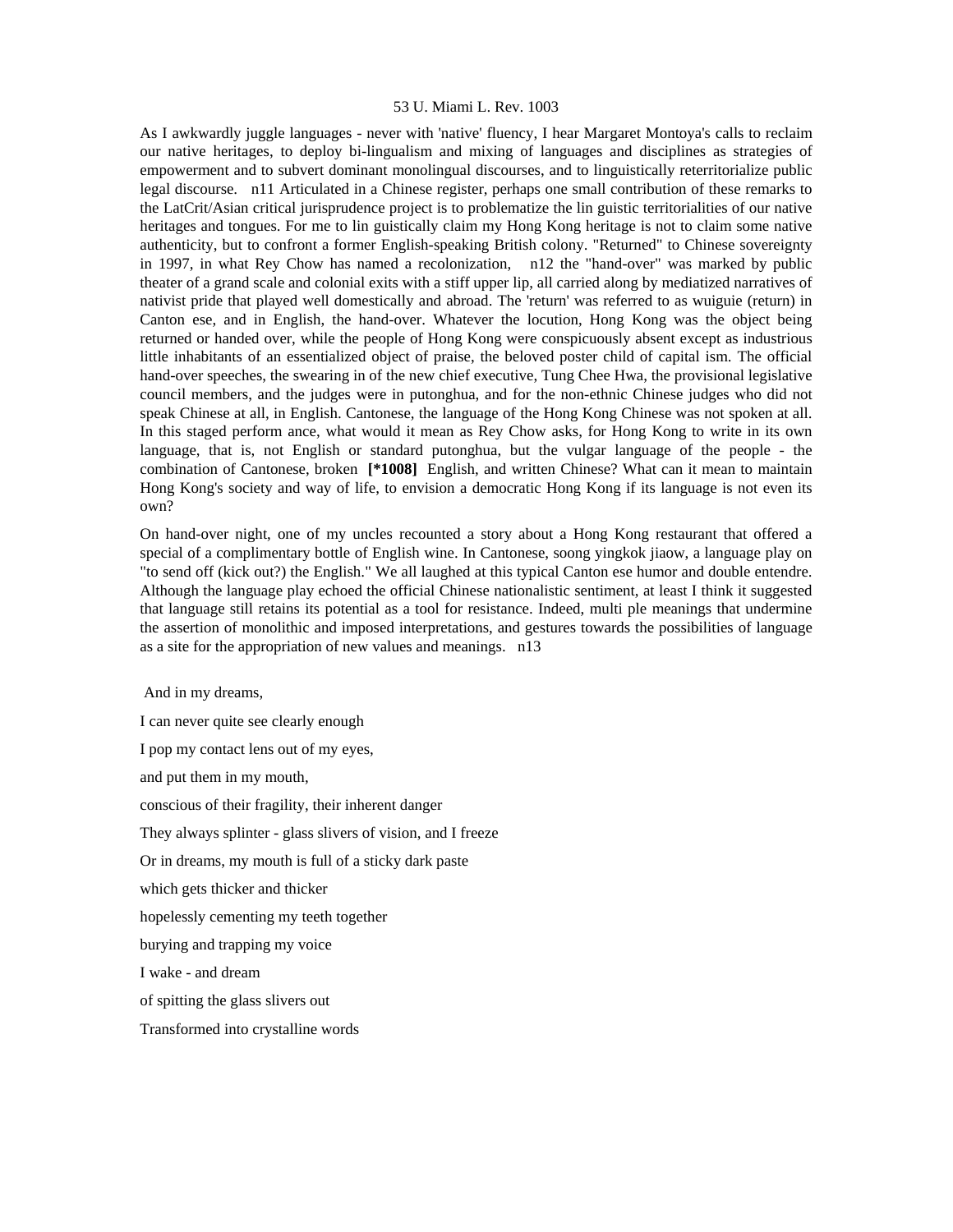reflecting the clarity of sunlight through ice Transparent bridges out into the world spitting the silencing cement-mud out spitting out my bloody teeth Exhaling one long easy breath through the open wind cave of my finally freed mouth

 The genesis of the English-Chinese Lexicon on Women and Law (Lexicon) can be traced back to a specific moment during a particular conference, "Engendering China: Women, Culture, and the State," held at Harvard University and Wellesley College in 1992. I was sitting in the audience, sans translation headphones, when I began to wonder what were the translations traveling through those headphones to my Chinese colleagues. What were the translations for contingency, subjectivity, **[\*1009]** counter-hegemonic reification, gender, feminism and so forth - the numerous terms used, assumed as translatable and as translated, in this "cross-cultural" exchange? In the years that followed, I became more and more interested in the pragmatic level of working across differences and increasingly aware of the English-centric context of "international" settings. I wanted to pay attention to the foundational bridges for our interactions, to language itself. Otherwise it seemed to me that as the Chinese expression goes, we were sleeping in the same bed dreaming different dreams. Interestingly, through the years, in discussions with translators and women activists working in Spanish, Russian, French, Arabic, and others languages, I discovered that they also struggled with similar linguistic, cultural, and political translation issues. n14

Through a process that included workshops, and discussions with Chinese women's studies researchers and activists, my co-editor, Xin Chunying and I began the collection of terms that Chinese women iden tified as confusing, unclear, or simply incoherent in Chinese transla tion - a kind of foreign-sounding Chinglish. We coordinated a team of United States-based and China-based volunteers from a wide range of disciplines including law, women's studies, anthropology, history, litera ture, and psychology. In the end, due to limited resources and time, and a decision that it was more important to have something useful for distri bution for the Conference rather than nothing at all, we completed a manuscript of only 175 English terms (out of the over three-hundred terms that were suggested) on women's health, human rights, develop ment, and feminist theories and practices. As an effort to introduce Chi nese expressions to non-Chinese speaking readers, we also decided to include 30 Chinese expressions that were in common usage that we felt reflected prevalent Chinese social attitudes about women. I want to briefly talk about a few of these terms to illustrate some of the difficul ties we faced in this task of 'translating the untranslatable' and to reflect on what these difficulties suggest about the complexity of multi-cultural interventions.

"Affirmative action" is a good example of the political incoherency of literal translation. I had seen "affirmative action" once literally trans lated into Chinese as affirmative action, jiji ([mg f:'[data.m.mia.53- 4]mia41501.eps',w3.,d1.]), (as in affirma tively to act). But without any social or historical context to support this phrase in translation, this term was meaningless and conveyed to me a bizarre image of hyperactive people. Another more common translation is chabie duidai yuanze ([mg f:'[data.m.mia.53- 4]mia41502.eps',w5.6,d1.]), "the principle of dealing with **[\*1010]** difference." Both translations needed the invocation of a situated civil rights struggle, culturally specific notions of rights, equality and equity, private and public spheres of action, and assumptions regarding the role of government and law. In the end, instead of the more common transla tion, we adopted a fairly long winded phrase, weile shixian pingdeng er shixing de chabie duidai yuanze ([mg f:'[data.m.mia.53-4]mia41503.eps',w13.3,d1.]), clearly not a Chinese "translation," but Chinglish. However, supported by a general descriptive entry, n15 as the term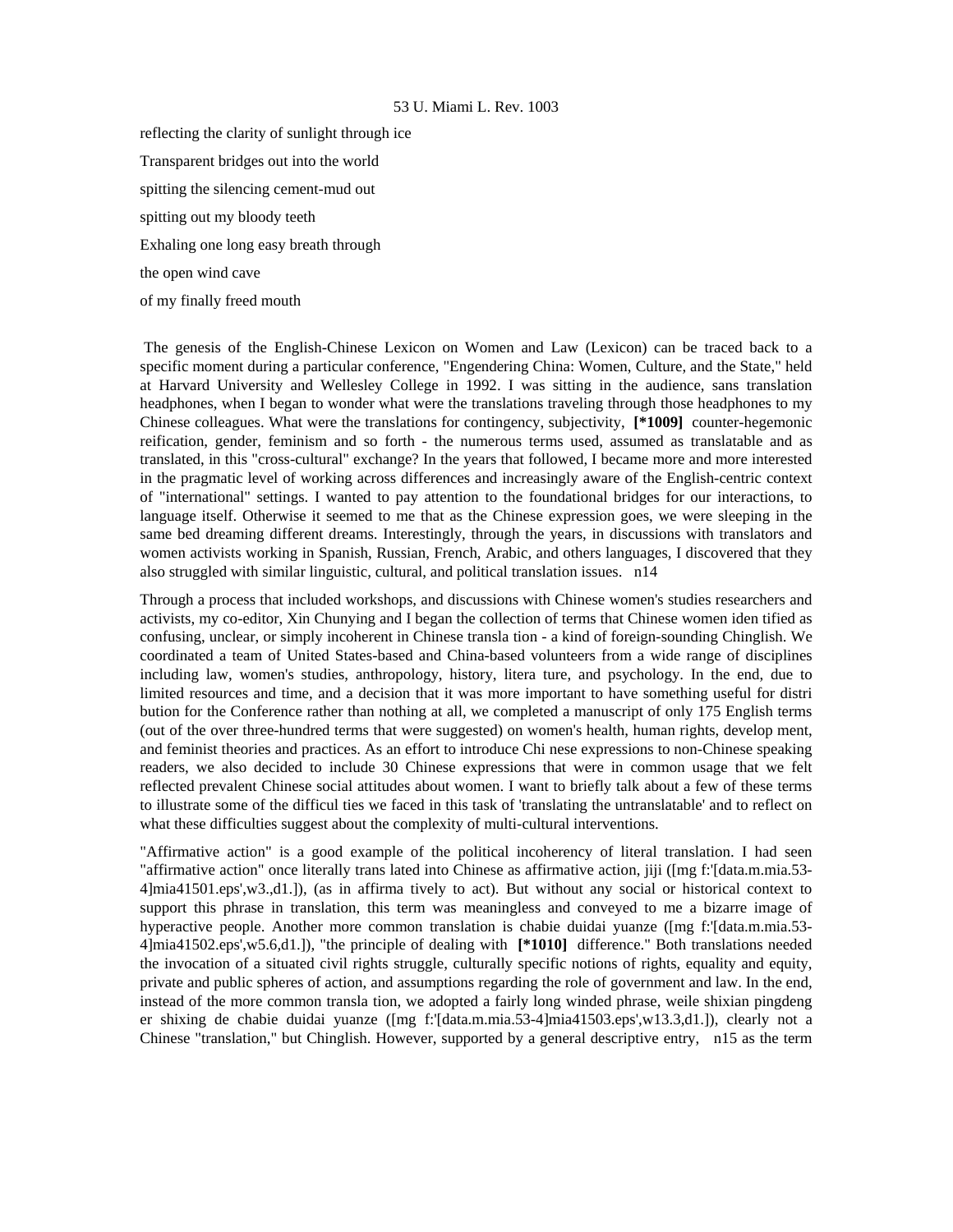made its awkward appear ance in Chinese, our provisional translation choice retained the situated cultural, political, and legal resonances of its English genealogy.

"Empowerment," shi juyouquanli ([mg f:'[data.m.mia.53-4]mia41504.eps',w4.6,d1.]), was another term that presented similar political issues. In our translation discussions, the questions that we struggled with included: What was the source of the power? What verb does one use given different Chinese verbs for power relative to power as from above or from below? Where do we insert and invent the verb for "the power" from within each of us and collectively from groups? In the entry discussion, we adopted several unsatisfactory verb choices, such as, "to get" power and "to receive" power, but settled on the phrase that literally suggested, that empowerment is "to make all with power." n16

 **[\*1011]** Like "empowerment," "engendering" was another term that required linguistic contortions and we discovered that even in English, the term was difficult to define. The final entry reads:

 "In common English usage, engender as a verb means to produce, to cause, or to give rise to. Feminists have expanded its usage and meaning to refer to the process of drawing attention to the ways in which existing social concepts and structures have embodied and per petuated gendered notions of men and women and their proper roles in society. As a feminist theoretical method, engendering refers to the integration of gender as an analytical category into diverse disci plines and issues. For example, engendering law refers both to the deconstruction and exposure of the gendered dimensions of legal rules, process, and legal analysis and to the process of introducing a gender perspective to transform the content and methodology of law." n17

 Feminism is often translated as nuquan zhuyi ([mg f:'[data.m.mia.53-4]mia41505.eps',w3.9,d1.]), but many of the Chinese women on the project had a distaste for the negative polit ical resonances in Chinese of the chuan (power) and suggested nuxing zhuyi ([mg f:'[data.m.mia.53-4]mia41506.eps',w3.6,d1.]), literally the 'ism of the female-sex.' We settled on including both translations to acknowledge the ongoing discursive and political negotiations and to signal the non-authoritative intentions of the lexicon and our goals of surfacing different intentions, and translation difficulties. In the entry, we referenced the multiple Western and Third World feminisms and included a discussion of the history of the Chinese translation of Western feminist texts in the early twentieth century and the debate about the two competing translations for feminism. n18

Because time is short, I can only quickly discuss two other terms - gender and sex. In Chinese, sex has been translated as xing /xingbie ([mg f:'[data.m.mia.53-4]mia41507.eps',w3.6,d1.]). Gender has also been often translated as xing, sometimes xingbie, sex-difference. But some of us on the project team wanted to make a clearer distinction between the social constructedness of gender versus the biological connotations of sex so we suggested shehui xingbie - ([mg f:'[data.m.mia.53-4]mia41508.eps',w3.6,d1.]) 'social-sex.' Others in the group pointed to how "weird" this sounded and yes, I had to agree that socially constructed sex is weird. Our entry notes this discussion:

 "There is no exact term for gender in Chinese that adequately con veys the social constructed aspect of the concept. In recent years, the term gender has been translated into Chinese as xingbie, or shehui xingbie. Xingbie, which also is used to mean sex, does not convey **[\*1012]** the contingency implied in the English term and retains the biological connotations of xing. Shehui xingbie, meaning literally "social sex," still has a close affinity to biological sex. The concept of gender as developed by Western feminists is viewed as culturally specific and Western by many Chinese women activists and scholars in women's studies. Nevertheless, a familiarity with Marxist materialism enables many educated Chinese to also perceive human beings as socially constructed and environmentally determined." n19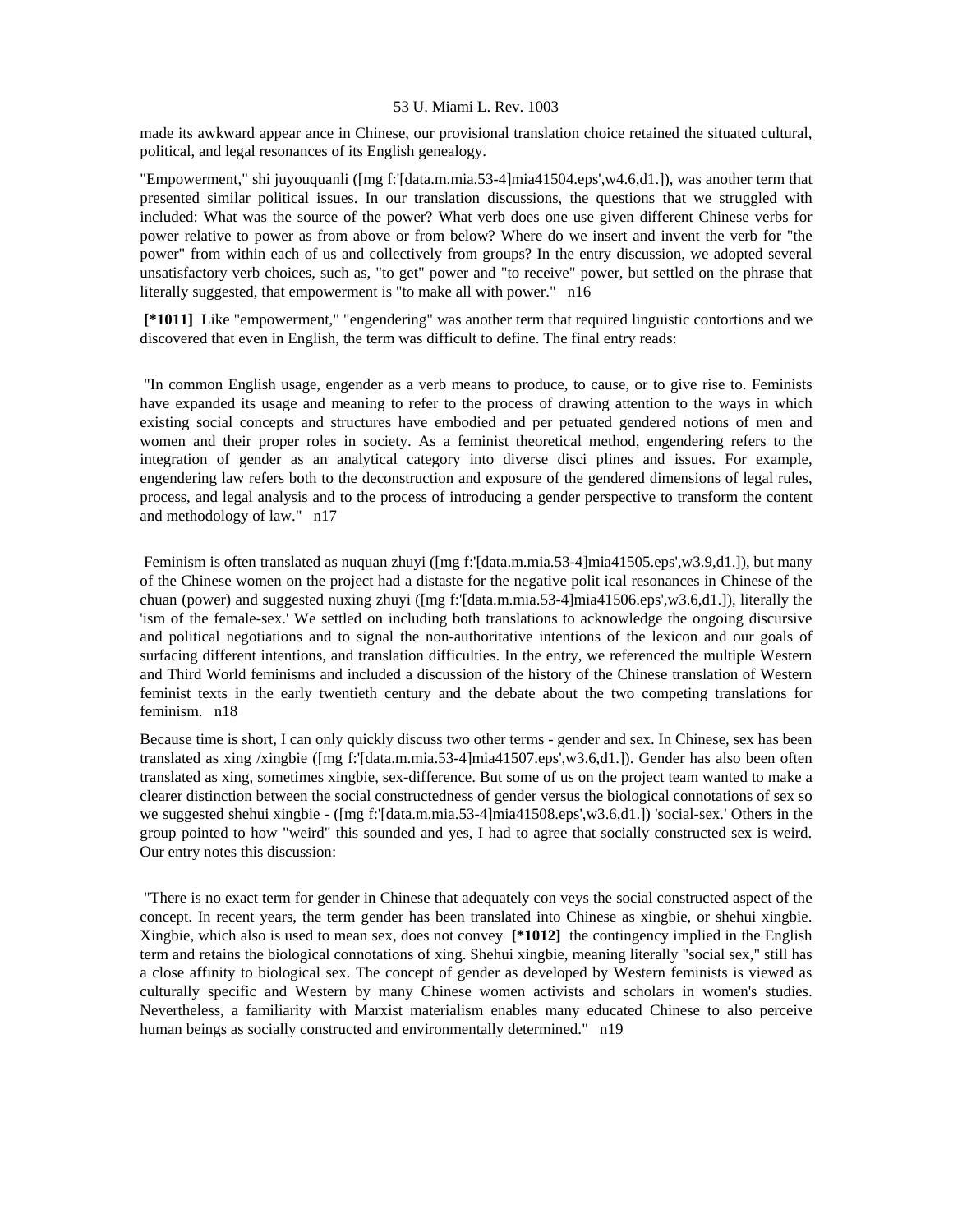Take the difficulties briefly introduced by the discussion of these few terms and multiply them a hundredfold, and you will get some sense of the translation, political, and ideological complexities of the project. In addition to the substantive work, the administration, funding, and organ ization of the project presented enormous challenges. Initially without any funding support, the publication of the finished volume was later generously supported by United Nations Educational, Scientific and Cultural Organization (UNESCO), United Nations Development Pro gramme (UNDP), and the Ford Foundation. Thousands of free copies were distributed at the Fourth World Conference on Women held in Bei jing in 1995.

In some ways, the translation negotiations we engaged in for the Lexicon project were also about cultural appropriations. In a definition that "bristles with uncertainty," cultural appropriation may be defined as "the taking - from a culture that is not one's own - of intellectual prop erty, cultural expressions or artifacts, history and ways of knowledge." n20 However, the reference points to the "appropriations" of international feminist human rights discourses and their deployment in "domestic" Chinese context, were destabilized by the disporic postionings of the women in the project. n21 Mostly Chinese-born, but educated both in China and in the United States, the Chinese women working on the translation work of the project were simultaneously engaged in cultural importation, exportation, translation, and critical assessments of the "transplants." Questions of who is appropriating what, for whom, and why become a more complex process and negotiation not neatly enclosed within "domestic" frames. The discourses of authenticity and nativism are simply not adequate to address the political and theoretical challenges and opportunities presented by these necessary negotiations.

 **[\*1013]** The nightmarish struggles with the Chinese printers for the control of the Lexicon during the final production stage is too long a story to tell. What I also took away from this project was a sense of the perva sive ways political control can be asserted over language, and therefore, over what can be said and thought. n22 Suffice it to say that the frustra tions of negotiating through the stifling Beijing heat to resist assertions of "acceptable" formulations, seem in retrospect, almost worth it. In a 1995 reader survey, Zhongguo Dushu Bao, a national Chinese paper (and I should note not a feminist paper by any definition), the Lexicon was named as one of the most important books published in China. An International Ladies Garment Workers (ILGW) union language study group of Chinese immigrant women in New York City also ordered cop ies of the Lexicon as English-language study material. Beyond its lim ited print run, I hope that the reprinting and circulation of the book inside China continues, undermining current copyright regimes, even one that purports to protect my intellectual property rights.

CODA: A Little Rock and Roll Anyway

 At the end of my LatCrit presentation, despite our moderator dis playing not only the hangman's noose, but the executioner's ax as a sign of my time being up, I managed to squeeze in a few minutes of the music of one of China's most famous rock and roll stars, Cui Jian. Cui Jian's song, Yiwu souyou (I Have Nothing) from 1986, was an anthem for a whole generation of young Chinese, and the Chinese Democracy Movement. In 1989, Cui Jian performed for the thousands of student protesters and hunger strikers in Tiananmen Square. Dressed in battered People's Liberation Army (PLA) fatigues and a Mao jacket, performing **[\*1014]** with his signature gesture of metaphoric defiance, Cui Jian sings while blindfolded with a red piece of cloth. In invoking a powerful subversive critique of Communist Party imposed regimes of meaning, his perform ance and the song is subversive because in socialist China where every thing is supposed to be better, you cannot claim you have nothing. Under the surface of a love song, in his husky raw voice so unlike the pretty voices of pop Chinese male singers, he pleads: "It's ages now I've been asking you: When will you come away with me? But all you ever do is laugh at me, 'cause I've got nothing to my name ... When will you come away with me?"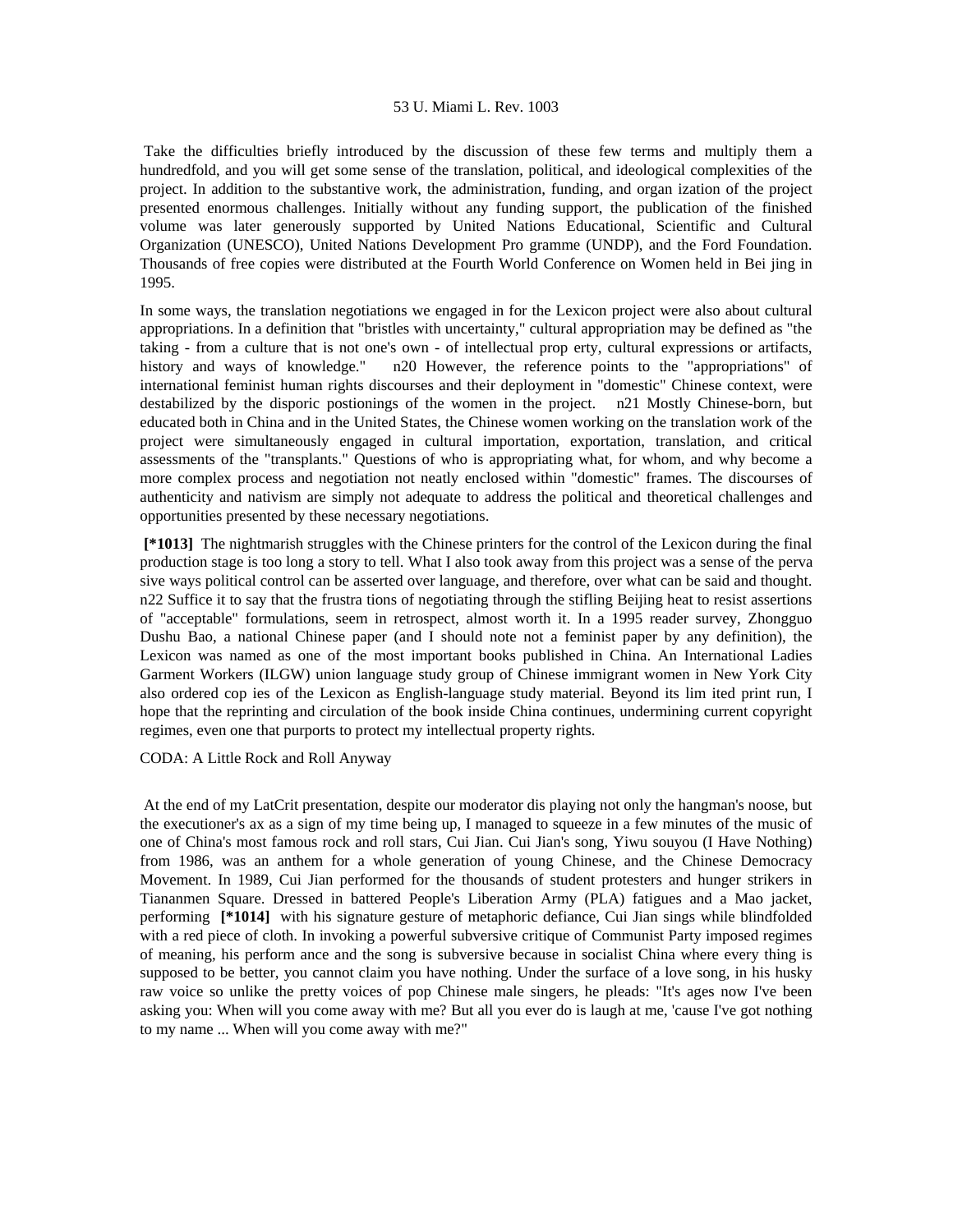China Journal, October 1989

 Beijing slowly appears in the gray morning mist--the buses, bicycles, an occasional army truck passes by along on the wet streets. Sometime in the night as we slept, it must have rained. On the corner, in the slight drizzle that is still coming down, an old woman is doing her morning exercises. I watch her rhythmic waving of her arms, back and forth, as if aim lessly directing invisible traffic. Walking in the brisk, cold October morning, I pass two women busy frying fresh fragrant you-tiaos (crullers) for the line of Chinese getting breakfast on their way to work. I am in China again, but the images of our airport arrival, the PLA soldiers waiting at the bottom of the airplane steps and the armed soldiers at key intersections, are chilling reminders this is not the China I left a year ago.

Xidan market in Beijing at night--cooking smells of roasted chestnuts and skewers of meat filled the crowded streets. People were everywhere, shopping, eating, as if life goes on, as if nothing happened. On ChangAn Street, there are no signs or vestiges of the violence and bloodshed just a few months ago. Yet the next day, as I make my way through the crowded rush hour, the loudspeakers blare over and over a message of stability, order, and warning: "Welcome to Xidan ... Keep care of your belongings ... While in a crowd, be more polite to others. When accidents happens, do not crowd or push around. Observe safety and hygiene rules ... Be on your guard against bad elements who make trouble. If you observe bad elements report immediately to 666-6549 ... Bei jing is our great capitol." It is afterwards that I then noticed the public information "arrests" boards on the street, display ing pictures of those who have been captured, together with the weapons confiscated.

 **[\*1015]** As Chinese leaders continue to insist, no major changes have been or will be made, only tiao zeng (adjustments). As the facts and the correct position are set forth in official speeches reprinted in newspapers, and studied in political study, the leadership is clearly retrenching into their either-or worldview in which the maintenance of order is paramount. The "no fire hoses and rubber bullets" or "no one died in the Square truth" is offered to justify the necessity of using tanks and guns to end the threat to Party power posed by the chaos and disorder. The official "truth" - a small group of counterrevolutionaries were responsible for the chaos and bloodshed. Each citizen must continue to engage in self-examination, analysis and criticism.

A Chinese musician friend of mine encourages me not to feel such despair for China. He tells me to not only look at the surface of things as described and reinvented by leaders and officials. The reality is underneath, in the spirit of the people. You have to listen very closely, sometimes without appearing to listen, to hear the messages of the spirit, sometimes released silently like anonymous air balloons carrying messages of defi ance floating above the city. I ask a Chinese legal scholar how he could still be so clearly committed to continuing his research and theoretical work on political reform and protec tion of democratic rights through law. He answers: "At pres ent in China, it is hard to do this work. But the starting point is the future."

 As an underground phenomenon that emerged in contrast to state sponsored and controlled tongsu music (officially sanctioned popular music), n23 Chinese Rock and Roll, is one of the key arenas of cultural resistance before and after the 1989 democracy movement. China in the post-Cultural Revolution, post-Mao, open reform period, is a country that one might say has swallowed hope, line, and sinker some of the dominant economic stories of Western industrialized market systems despite resulting inequities and unsustainability of these market "reforms." Yet, within China and in the global Chinese diaspora, Chi nese democracy activists, scholars and artists struggle for a more just social order in the face of enormous material and ideological obstacles. These domestic Chinese and global human rights struggles are con **[\*1016]** nected through the interconnected global flows of people, capital, and technology. I think it is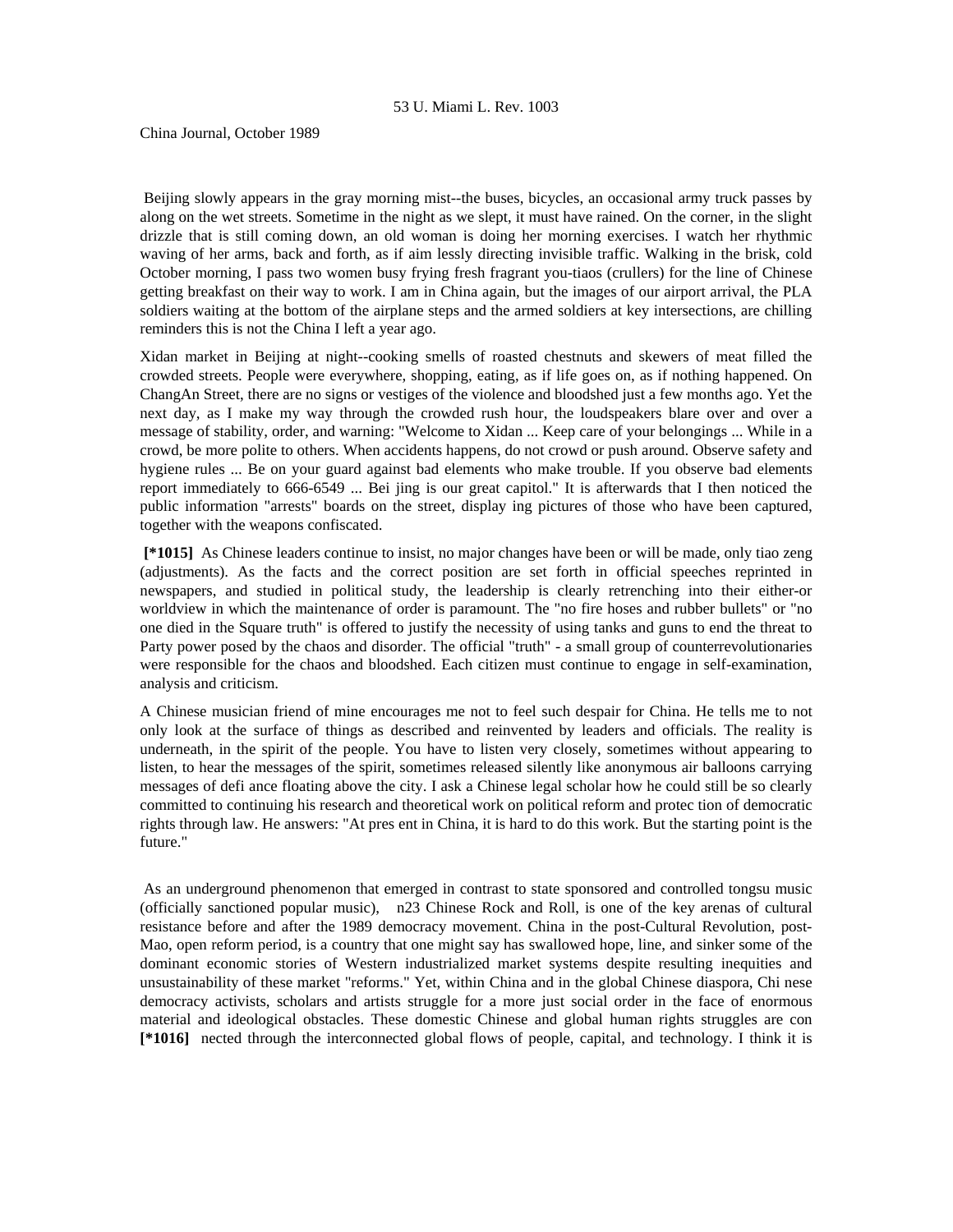deeply ironic that Rock an infiltration of the West, closely tied to the huge multinational record industries, n24 has been now played back, used, reinvented and appropriated by Cui Jian and other Chinese rock musicians like him.

Cui Jian has said that Rock and Roll is an ideology, not a set musi cal form. He understood this notion of culture as an arena of struggle. Cui Jian's music is a powerful reminder of the subversive capacity of mass cultural forms to undermine, and evade state mechanisms and regimes of political control over thought, language, and the imagination. Trained as a classical musician, a wonderful trumpet player in fact, Cui Jian played with the classical Bejing music conservatory until his Rock and Roll life force him to leave. By reinventing Chinese folk songs, even sacred Army songs, inserting traditional Chinese instruments, and the distinctive singing styles of barren desolate or vast mountainous landscapes into his music, Cui Jian geographically displaces the West in his appropriations of Western Rock. At the beginning of one his concerts in 1989, he tells the audience: "If Western Rock is like a flood, then Chinese Rock is like a knife. We dedicate this knife to you." n25

Under the full perfect moon in the endless Bejing sky

Young people sitting on the wooden railings lining the covered walks of Ertan Park,

Perched on the gray shadows of rocky islands

in the middle of the lily ponds black waters,

thin students in white short sleeve summer shirts,

young women in spandex leggings,

teenagers with frizzed out shoulder-length hair,

metallic and leather collars and wristbands,

They defy the night, screaming, dancing to

the electronic blasts of banned Rock and Roll

Beer bottles thrown

Landing in splinters of glass and beer showers

Xiao He, in a tight red tanktop, muscled arms gripping the guitar

His hoarse "blow it up!" crashing

through the huge speakers on both sides of the stage,

And the response of the crowd

Fists up, lit matches and cigarette lighters

hundreds of flickering firelights

 **[\*1017]** fill the darkness of the gardens

New offerings to The Temple of the Sun n26

 In the human connections engendered by the LatCrit conference that made it so powerful and empowering, I also hear music. On a moonlit Miami night, at the edge of the ocean, a group of us laugh, talk, and sing a Hawaiian children's song endlessly until we're hoarse. Weaving through our theoretical work, music is a way to share and reclaim our spirit resources. In the Asian American movement of the sixties, community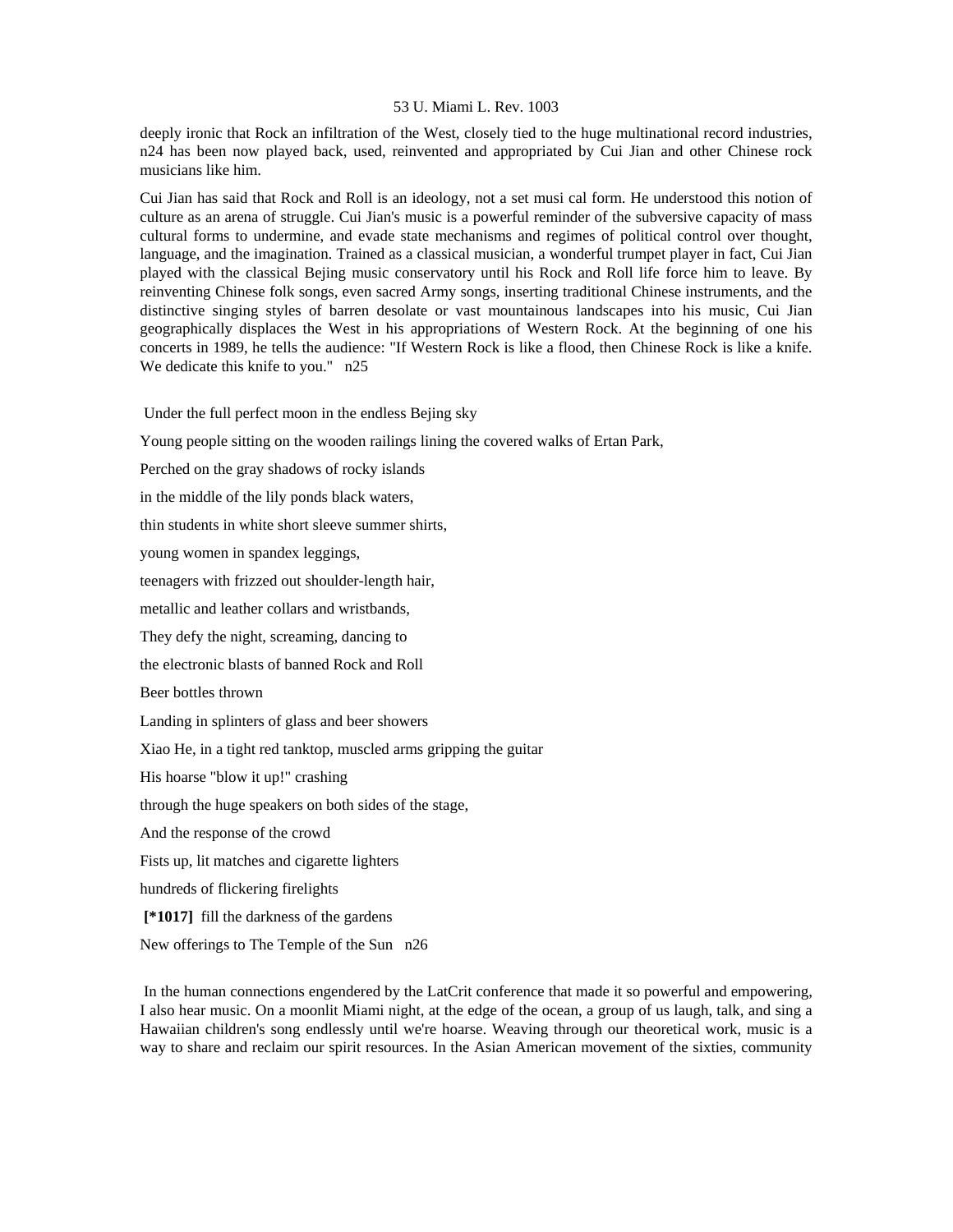artists like Chris Ijima (now a law professor), Joanne Nobuko Miyamoto, and "Charlie" Chin performed songs that brought people together, that expressed outrage against the exploitation and suf fering of our peoples, and that celebrated our strengths. n27 In building a multi-coalition progressive movement, we still need songs of outrage and celebration. I suggest the formation of a "Chorus for Justice," a chorus in which anyone can sing, in which we teach and learn each other's songs, a chorus in which we sing in multiple languages, invoking the power of diverse and rich cultural ground, reappropriating mass cul ture as a site of struggle and reconstruction--a chorus that will teach us to listen for, and to nurture the music of transformative resistance and celebration.

#### **FOOTNOTE-1:**

n1. See Francisco Valdes, Under Construction: LatCrit Consciousness, Community and Theory, [85 Cal. L. Rev. 1087 \(October 1997\), 10 La Raza L.J. 1 \(1998\);](http://www.lexis.com/research/xlink?searchtype=get&search=85%20Calif.%20L.%20Rev.%201087) Francisco Valdes, LatCrit Theory: Naming and Launching a New Discourse of Critical Legal Scholarship, [2](http://www.lexis.com/research/xlink?searchtype=get&search=2%20Harv.%20Latino%20L.%20Rev.%201)  [Harv. Latino L. Rev. 1 \(Fall 1997\).](http://www.lexis.com/research/xlink?searchtype=get&search=2%20Harv.%20Latino%20L.%20Rev.%201)

n2. Sharon K. Hom and Xin Chunying, English-Chinese Lexicon of Women and Law (Yinghan Funnu Yu Falu Cehuishiyi) (1995) [hereinafter Hom and Chunying, Lexicon].

n3. See Bruce Ziff and Pratima V. Rao, eds., Borrowed Power: Essays on Cultural Appropriation (1997).

n4. Raymond Williams, Keywords: A Vocabulary of Culture and Society, Revised Edition 87 (1983).

n5. Nicholas B. Dirks, ed., Colonialism and Culture (1992).

n6. In the context of debates about "Asian" perspectives on human rights, I have argued that the polar logic and state-centric paradigm that dominates these debates needs to be critically examined and opened up to include powerful transnational actors, international, regional, and domestic NGOs, and grassroots activists. See Sharon K. Hom, Commentary: Re-positioning Human Rights Discourse on "Asian" Perspectives, 3 Buff. J. of Int'l L. 251 (1996).

n7. John Tomlinson, Cultural Imperialism 5 (1991).

n8. From a detail of artist Glenn Ligon's piece, "Prisoner of Light No.1," shown at the Max Protech Gallery.

n9. Whenever I invoke dreams upon academic ground and begin to feel nervous about legitimacy, I remind myself of the words on a wonderful T-shirt that Dean Rennard Strickland sent out one holiday season. It said "Dreams have power."

n10. I use the pinyin phonetic system to indicate the putonghua pronunciation. This system was developed in the mid-1950's by the Chinese Communists and has been adopted as the standard romanization system on the mainland.

n11. See Margaret E. Montoya, Academic Mestizaje: Re/Producing Clinical Teaching and Re/Framing Wills as Latina Praxis, [2 Harv. Latino L. Rev. 349 \(1997\).](http://www.lexis.com/research/xlink?searchtype=get&search=2%20Harv.%20Latino%20L.%20Rev.%20349)

n12. Rey Chow, Between Colonizers: Hong Kong's Post Colonial Self-Writing in the 1990's, Diaspora 2:2 (1992), 151-170, at 153.

n13. I reflect on the return in a piece constructed out of a series of journal entries that travel from the Chinese Consulate in New York City, to Beijing, to Hong Kong and back to New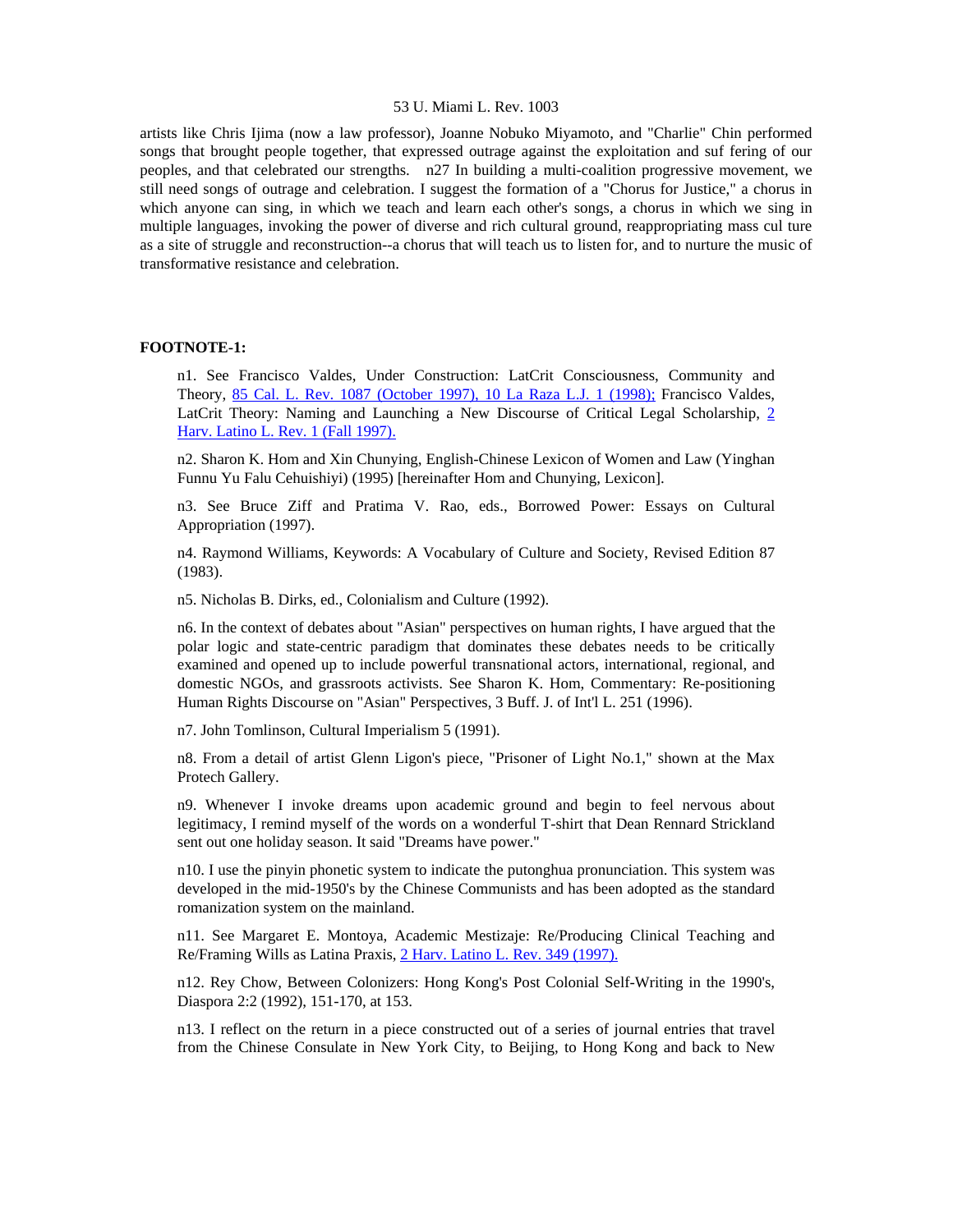York, a kind of 'homing towards disappearing origins.' See Sharon K. Hom, Return(ing) Hong Kong: Journal Notes and Reflections, 23 Amerasia J. 55 (1997).

n14. For a discussion of the issues presented for women human rights activists working in Spanish, see Claudia Hinojosa, Translating Our Vision: Organizing Across Languages and Cultures, Global Center News, No. 4, 8-9 (Summer 1997).

n15. The entry reads: "Affirmative Action originally referred to the policy adopted by the United States. Federal government requiring all companies, universities, and other institutions that do business with the government, or receive Federal funding, to 'take affirmative action to ensure that applicants are employed, and that employees are treated during their employment, without regard to their race, color, religion, sex, or national original.'" The term has since come to refer to programs designed to remedy effects of past and continuing discriminatory practices in the recruiting, selecting, developing, and promoting of minority group members. It seeks to create systems and procedures to prevent future discrimination and is commonly based on population percentages of minority groups in a particular area (i.e. quotas). Factors considered are race, color, sex, creed, and age. Affirmative action often involves timetables and numerical goals, which has aroused some of the fiercest public policy debates. Opponents of affirmative action have charged that these policies can only be achieved by "reverse discrimination" against white males. International women's rights NGOs have also advocated the adoption of quota percentages, timetables, and affirmative action training programs as tools to address the existing gender imbalance in the decision-making levels of United Nations and governmental bodies." Hom and Chunying, Lexicon, supra note 2, at 12-14.

n16. The entry reads: "Empowerment refers to a process by which people reclaim power over their own lives and communities. It refers to both an individual and collective process. The term empowerment was first systematically used by the Black Power Movement in the United States. This movement emerged in the 1960's as a militant response to perceived failures of the Civil Rights Movement to make real improvements in the lives of black people. Militant black power leaders advocated the removal of power from the white-dominated power structure to improve the condition of black people, with some groups advocating the use of violence. These radical groups were crushed by the authorities, and many blacks turned to electoral politics as an empowerment strategy. The empowerment concept was adopted by other social movement groups in the 1960's, including the Asian American Movement, and the women's movement. In the national and international arenas, the specific strategies for individual and collective empowerment include consciousness-raising and education about the causes of inequality and oppression and grassroots organizing to address particular issues such as nuclear disarmament, violence against women, or environmental protection." Hom and Chunying, Lexicon, supra note 2, at 100.

n17. Id. at 102.

n18. Id. at 128-132.

n19. Id. at 146.

n20. Bruce Ziff and Pratima V. Rao, eds., Borrowed Power: Essays on Cultural Appropriation 1 (1997).

n21. See Sharon K. Hom, Chinese Women Traversing Diaspora: Essays, Memoirs, and Poetry (1999) for an edited collection of cross-discipline narratives that explore this diasporic terrain, and reimagine diaspora as beyond spatial location, claiming multiple loyalties to our communities of origin and choice.